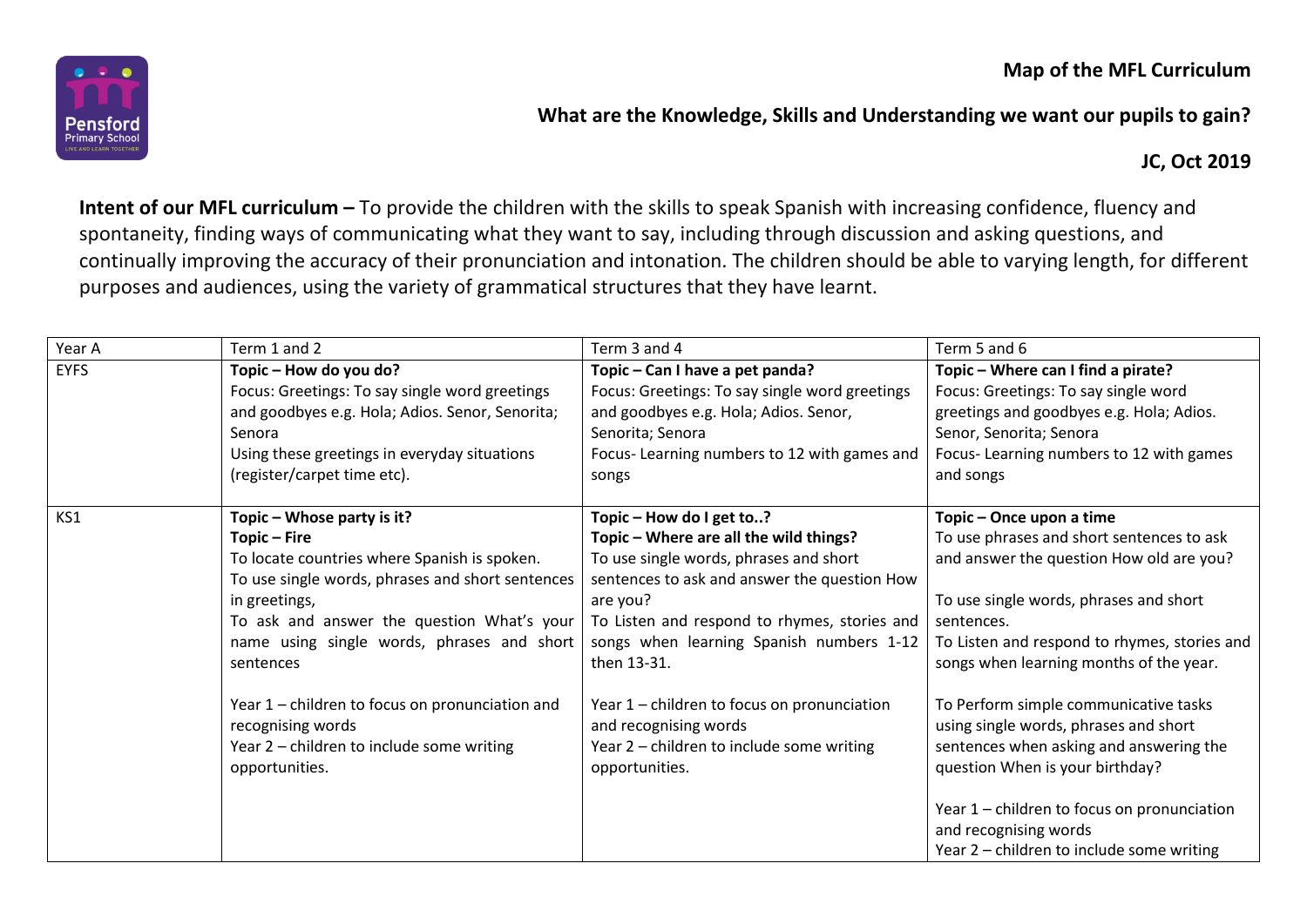|           |                                                    |                                               | opportunities.                               |
|-----------|----------------------------------------------------|-----------------------------------------------|----------------------------------------------|
|           |                                                    |                                               |                                              |
| Lower KS2 | Topic - North, East, South, West                   | Topic - Rise of the Robots                    | Topic - Snap, Crackle and Pop!               |
|           | Topic - Extreme survival                           | Topic - Down in the Valley                    |                                              |
|           |                                                    |                                               | Have you got any pets?                       |
|           | What's today's date?                               | What colour is it?                            | To write simple sentences                    |
|           |                                                    |                                               |                                              |
|           | To revise numbers 1-31, months of the year and     | To say and spell the colours correctly.       |                                              |
|           | days of the week. The children will focus on       |                                               |                                              |
|           | spelling the numbers, days and months correctly.   | Do you have any brothers or sisters?          |                                              |
|           |                                                    | To say whether they have any brothers and     |                                              |
|           |                                                    | sisters. To ask and answer questions.         |                                              |
|           | To be able to ask and say the date confidently.    |                                               |                                              |
| Upper KS2 | Topic - Mmm chocolate                              | Topic - Get off me land                       | Topic - Dragon's Den                         |
|           | Topic - Why aorta keep fit                         | Topic - Were we a fish?                       | <b>Colours and animals</b>                   |
|           | What is the weather like?                          | What do you want to eat?                      | Listen attentively and understand more       |
|           | To be able to describe different types of weather. | Listen for specific words and phrases.        | complex phrases and sentences                |
|           | Listen for specific words and phrases. Use         | Make links between spoken and written         | Make simple sentences and short texts        |
|           | physical responses to show recognition and         | words.                                        |                                              |
|           | understanding of specific words and phrases.       | What do you like to eat?                      | <b>Two frogs</b>                             |
|           | Write simple words and phrases using a model       | To ask and respond to the question "Qué       | Re-read frequently a variety of short texts. |
|           | and some words from memory                         | quieres" in relation to different food types. | Make simple sentences and short texts        |
|           |                                                    | Practise asking and answering questions about |                                              |
|           | Numbers 40-100                                     | what food they like. Match phrases and short  |                                              |
|           | Listen for specific words and phrases.             | sentences to pictures or themes. Know about   |                                              |
|           | Apply phonic and whole word knowledge of           | some aspects of everyday life and compare     |                                              |
|           | foreign language in order to decode text           | them to their own.                            |                                              |
|           |                                                    |                                               |                                              |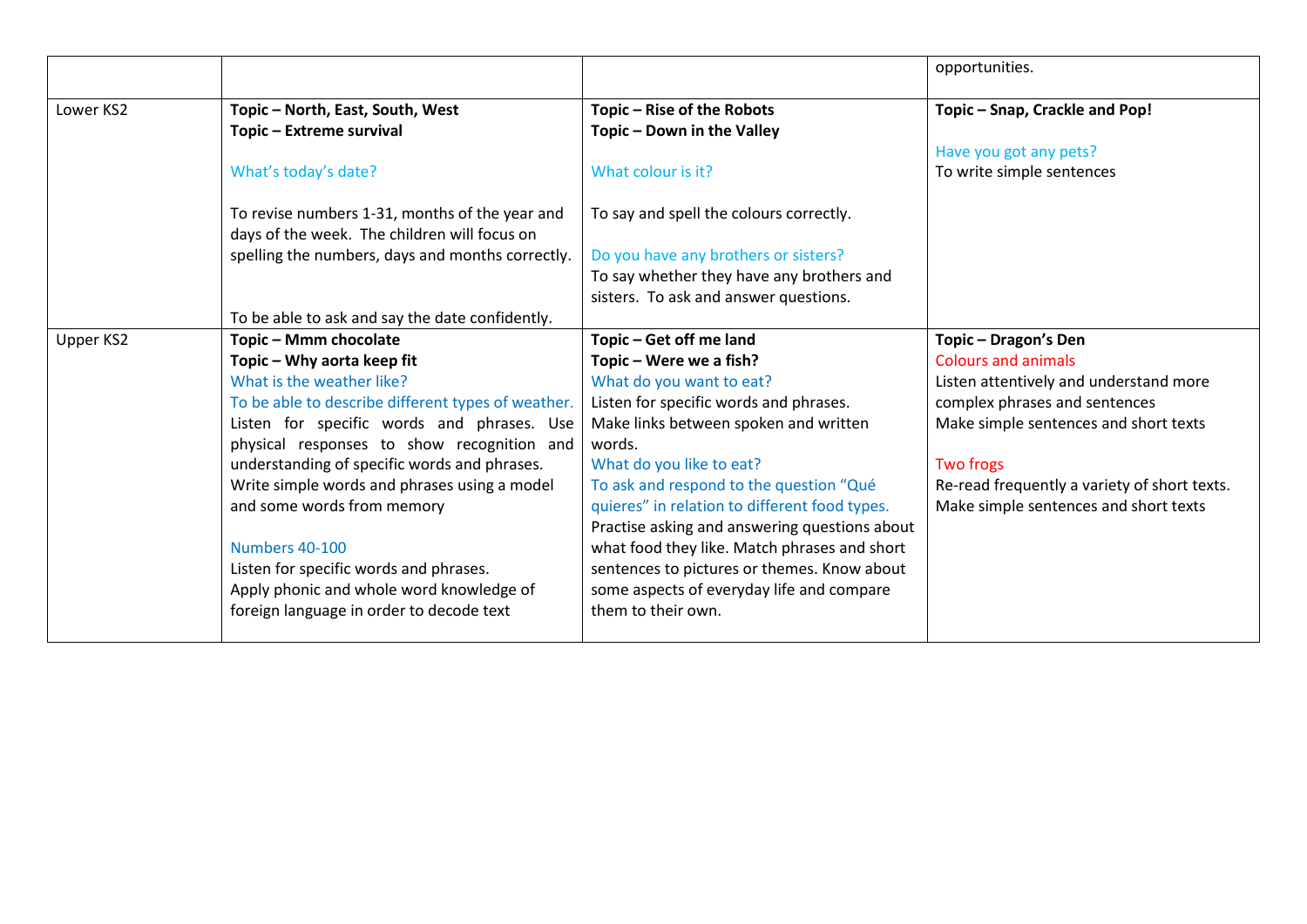| Year B      | Term 1 and 2                                     | Term 3 and 4                                   | Term 5 and 6                                   |  |
|-------------|--------------------------------------------------|------------------------------------------------|------------------------------------------------|--|
| <b>EYFS</b> | Topic - How do you do?                           | Topic - Can I have a pet panda?                | Topic - Where can I find a pirate?             |  |
|             | Focus: Greetings: To say single word greetings   | Focus: Greetings: To say single word greetings | Focus: Greetings: To say single word greetings |  |
|             | and goodbyes e.g. Hola; Adios. Senor, Senorita;  | and goodbyes e.g. Hola; Adios. Senor,          | and goodbyes e.g. Hola; Adios. Senor,          |  |
|             | Senora                                           | Senorita; Senora                               | Senorita; Senora                               |  |
|             | Using these greetings in everyday situations     | Focus- Learning numbers to 12 with games and   | Focus-Learning numbers to 12 with games        |  |
|             | (register/carpet time etc).                      | songs                                          | and songs                                      |  |
| KS1         | Topic - Our amazing world                        | Topic - We are artists                         | Topic - Seaside and weather                    |  |
|             | Topic - Toy Story                                | Topic - Maps and routes                        | To use phrases and short sentences to ask and  |  |
|             | To locate countries where Spanish is spoken.     | To use single words, phrases and short         | answer the question How old are you?           |  |
|             |                                                  | sentences to ask and answer the question How   |                                                |  |
|             | To use single words, phrases and short sentences | are you?                                       | To use single words, phrases and short         |  |
|             | in greetings,                                    |                                                | sentences.                                     |  |
|             |                                                  | To Listen and respond to rhymes, stories and   | To Listen and respond to rhymes, stories and   |  |
|             | To ask and answer the question What's your       | songs when learning Spanish numbers 1-12       | songs when learning months of the year.        |  |
|             | name using single words, phrases and short       | then 13-31.                                    |                                                |  |
|             | sentences                                        |                                                | To Perform simple communicative tasks using    |  |
|             |                                                  | Year 1 - children to focus on pronunciation    | single words, phrases and short sentences      |  |
|             | Year 1 - children to focus on pronunciation and  | and recognising words                          | when asking and answering the question         |  |
|             | recognising words                                | Year 2 - children to include some writing      | When is your birthday?                         |  |
|             | Year 2 - children to include some writing        | opportunities.                                 |                                                |  |
|             | opportunities.                                   |                                                | Year 1 - children to focus on pronunciation    |  |
|             |                                                  |                                                | and recognising words                          |  |
|             |                                                  |                                                | Year 2 - children to include some writing      |  |
|             |                                                  |                                                | opportunities.                                 |  |
| Lower KS1   | <b>Topic - Going Global</b>                      | Topic - Walk like an Egyptian                  | Topic - Dig for Victory                        |  |
|             | <b>Topic - Raiders and Traders</b>               | Topic - Who is roaming in the rainforest?      |                                                |  |
|             | Where do you live?                               | <b>Directions</b>                              | <b>Classroom objects</b>                       |  |
|             | To be able to say and write simple sentences     | To ask for directions to particular place      | To know the names of various objects in the    |  |
|             | explaining where they live, in which town or     | in town. The children will need to read and    | classroom.                                     |  |
|             | village, and in which country.                   | write a variety of directional phrases.        |                                                |  |
|             |                                                  |                                                | The children will need to ask and answer       |  |
|             | My town                                          | Places around school                           | questions.                                     |  |
|             | To recognise, write and say specific places in   | To be able to use appropriate names for rooms  |                                                |  |
|             | town. Children will apply their phonic and whole | in school.                                     | What time is it?                               |  |
|             | word knowledge of Spanish in order to decode     |                                                | To tell the time to the nearest hour.          |  |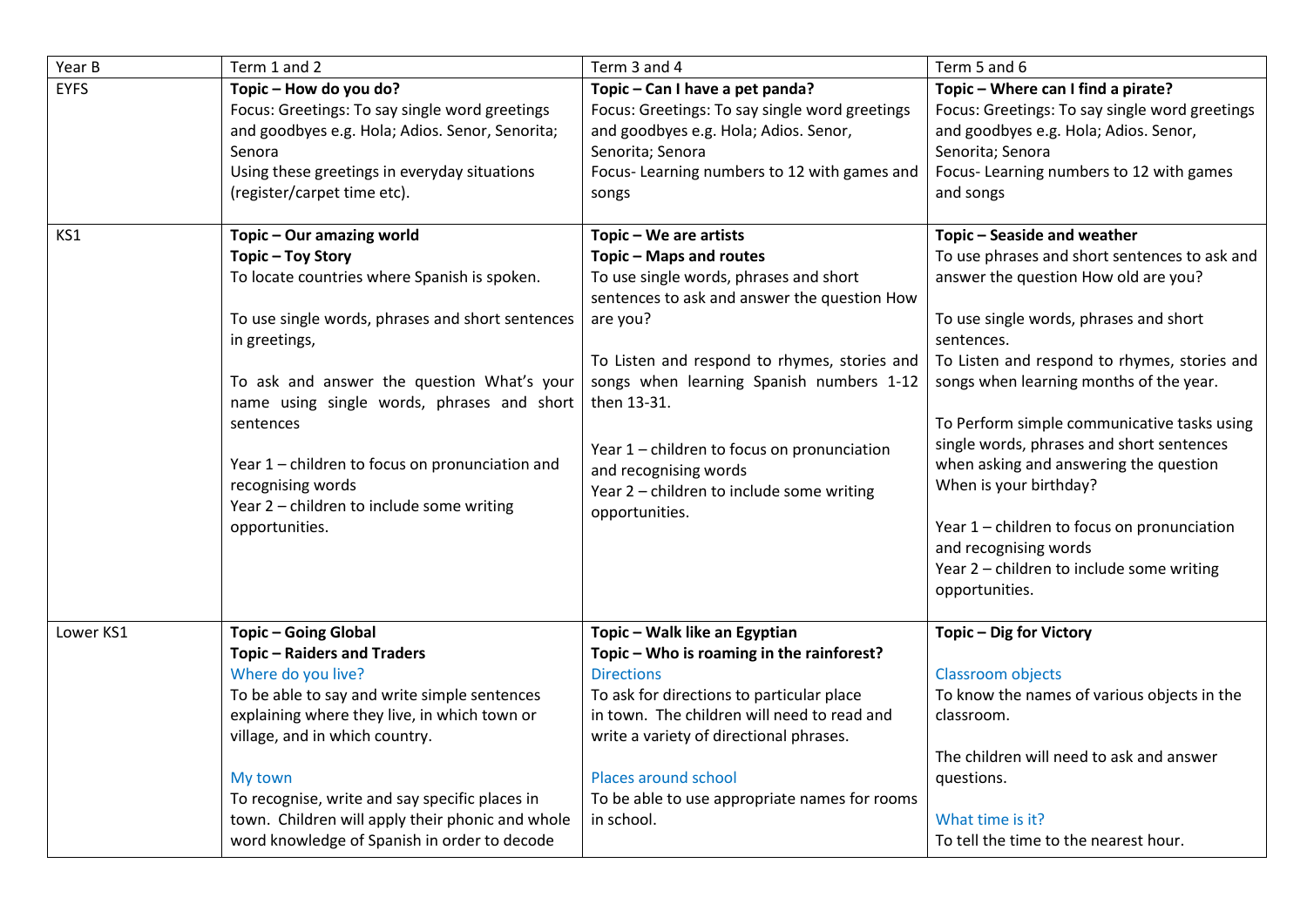|           | text.                                           |                                                 |                                               |  |  |
|-----------|-------------------------------------------------|-------------------------------------------------|-----------------------------------------------|--|--|
| Upper KS2 | Topic - What's out there?                       | Topic $-$ Is it me or is it hot in here?        | Topic - How steady is your hand?              |  |  |
|           | Topic - Who let the gods out?                   | <b>Topic - Victorious Victorians</b>            | What's your favourite subject?                |  |  |
|           | <b>Body parts</b>                               | At school and telling the time                  | Understand longer and<br>more<br>complex      |  |  |
|           | Listen attentively and understand more complex  | Understand longer and<br>more<br>complex        | To understand<br>sentences.<br>express<br>and |  |  |
|           | phrases and sentences.                          | sentences.                                      | reasons.                                      |  |  |
|           | Make simple sentences and short texts           | Write sentences using a model. Apply most       | Construct a short text to give a description. |  |  |
|           |                                                 | words correctly.                                |                                               |  |  |
|           | Directions in town                              | <b>Numbers</b>                                  |                                               |  |  |
|           | Understand the majority of spoken passages      | Understand more complex phrases (number         |                                               |  |  |
|           | containing complex sentences e.g. descriptions, | sentences).                                     |                                               |  |  |
|           | information, instructions.                      | Identify different types of text and read short |                                               |  |  |
|           | Write sentences using a model.                  | authentic texts for information.                |                                               |  |  |
|           |                                                 |                                                 |                                               |  |  |

Spanish [http://webfronter.com/camden/mfl/menu/mnu3.shtml#m-liid\\_468645](http://webfronter.com/camden/mfl/menu/mnu3.shtml#m-liid_468645)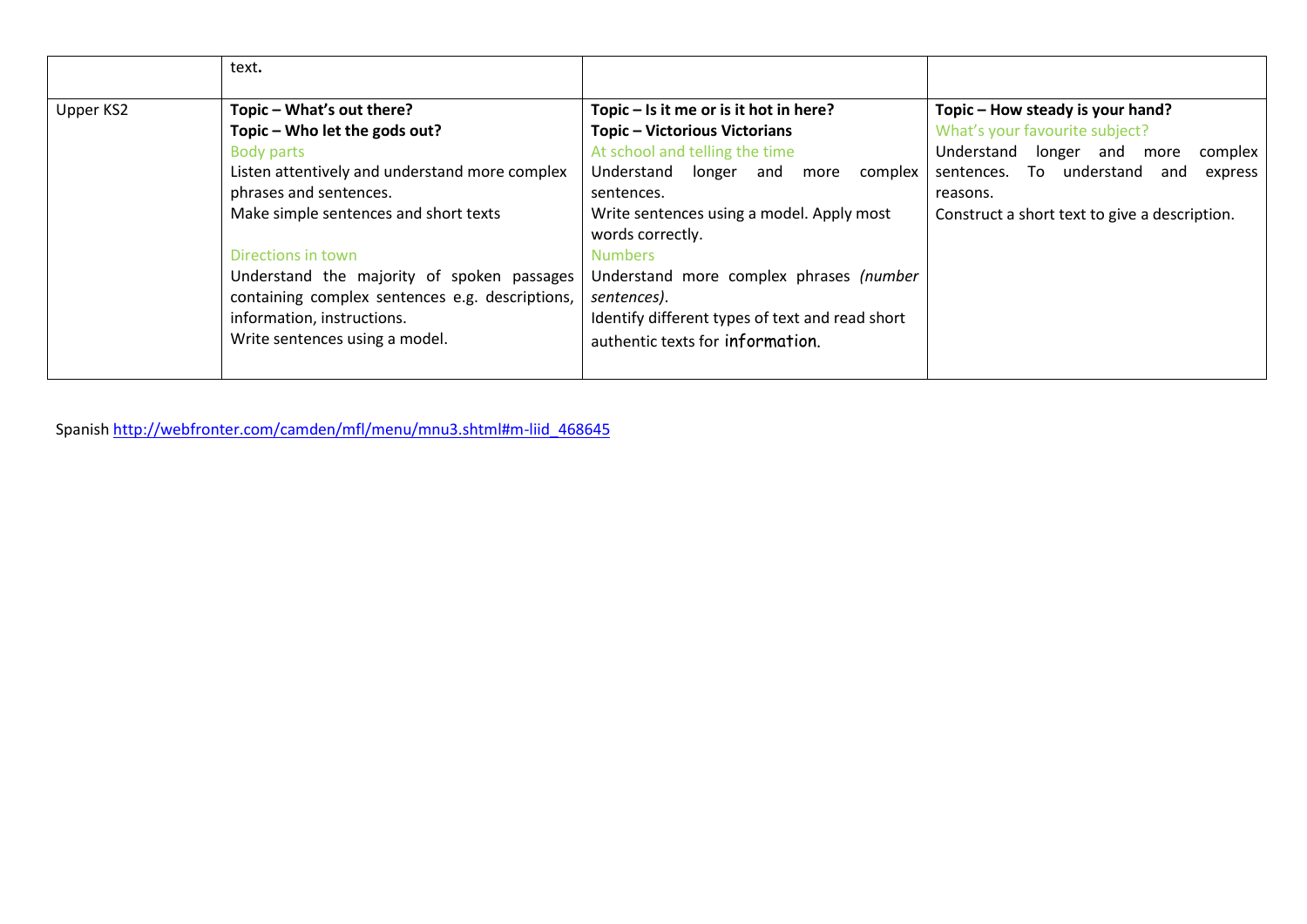| <b>Threshold Concepts</b> | KS1                                                                          | UKS2                                        |                                             |  |  |
|---------------------------|------------------------------------------------------------------------------|---------------------------------------------|---------------------------------------------|--|--|
|                           | <b>Examples of Deeper Questioning Starters related to Threshold Concepts</b> |                                             |                                             |  |  |
|                           | Where is? Where did?                                                         | Where is? Where did?                        | Where is? Where did?                        |  |  |
|                           | When is? When did?                                                           | When did?<br>When is?                       | When is? When did?                          |  |  |
|                           | (Comparing - discussion of similarities and                                  | (Comparing - discussion of similarities and | (Comparing - discussion of similarities and |  |  |
|                           | differences)                                                                 | differences)                                | differences)                                |  |  |
|                           |                                                                              | Which is? Which could? (Choice)             | Which is? Which could? (Choice)             |  |  |
|                           |                                                                              |                                             | Where might? Why might?                     |  |  |
|                           | Where is? Where did?                                                         | Where is? Where did?                        | (Imagination)<br>Where is? Where did?       |  |  |
|                           | What is? What did?                                                           | What is? What did?                          | What is? What did?                          |  |  |
|                           |                                                                              | When did? Which could?                      | When did? Which could?                      |  |  |
|                           |                                                                              |                                             | Why might? (Reason)                         |  |  |
|                           | Where is?                                                                    | Where is?                                   | Where is?                                   |  |  |
|                           | What did? When did?                                                          | What did? When did?                         | What did? When did?                         |  |  |
|                           | Who are?                                                                     | Who are? Who can?                           | Who are? Who can?                           |  |  |
|                           |                                                                              | Which could?                                | Which could?                                |  |  |
|                           |                                                                              |                                             | Why would? (Reason)                         |  |  |
|                           |                                                                              |                                             | How might? (Imagination)                    |  |  |
|                           | Where is?                                                                    | Where is?                                   | Where is?                                   |  |  |
|                           | What are? (Characteristics)                                                  | What are? (Characteristics)                 | What are? (Characteristics)                 |  |  |
|                           | Where can? What can? (Possibilities)                                         | Where can? What can? (Possibilities)        | Where can? What can? (Possibilities)        |  |  |
|                           |                                                                              | What could? Where would?                    | What could? Where would?                    |  |  |
|                           |                                                                              | (Probability)                               | (Probability)                               |  |  |
|                           |                                                                              |                                             | Why will? How might?                        |  |  |
|                           | Where is?                                                                    | Where is?                                   | Where is?                                   |  |  |
|                           | What is?                                                                     | What is?                                    | What is?                                    |  |  |
|                           | Which is?                                                                    | Which is? Which could?                      | Which is? Which could?                      |  |  |
|                           |                                                                              | Why could?                                  | Why could?                                  |  |  |
|                           |                                                                              |                                             | Why might? How will?                        |  |  |